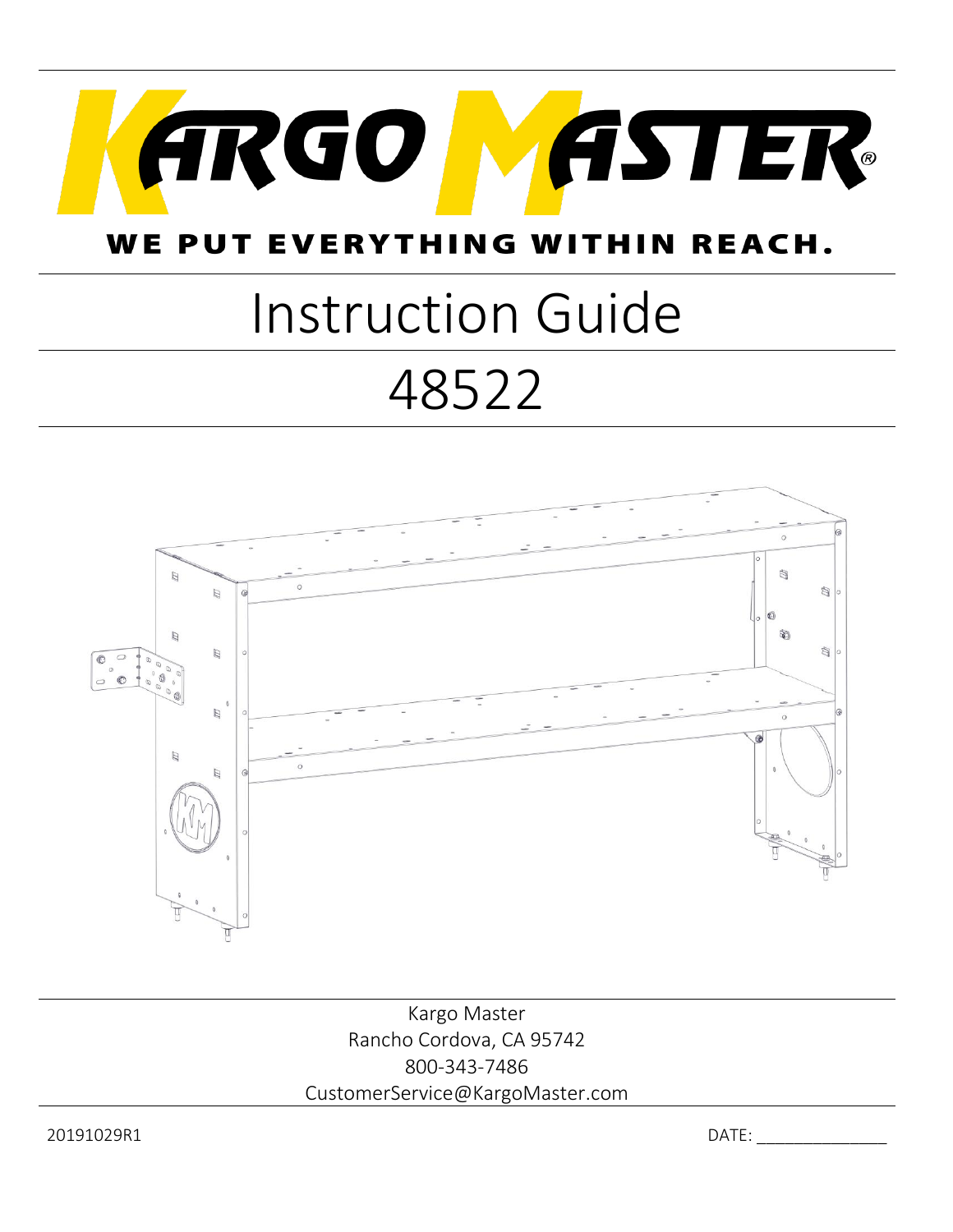

### \*PLEASE READ ALL INSTRUCTIONS AND WARNINGS PRIOR TO ASSEMBLING, INSTALLING, AND USING THIS PRODUCT\*

#### **Warning**



Always check for wires, fuel tanks and lines, brake lines and other important vehicle functionality items prior to drilling and installing all products.

#### Tools Needed

| <b>Phillips Driver</b> | 7/16" Socket and Wrench |
|------------------------|-------------------------|
|------------------------|-------------------------|

#### Table of Contents

#### Before You Begin

- Read all instructions.
- Instructions shown below are using 42" Wide shelf. The instructions are the same on the 32" W, 42" W and 52" W shelves.
- ENSURE SAFETY WHILE DRILLING INTO VEHICLE.
- FOLLOW 4869 INSTALLATION INSTRUCTIONS FOR INSTALLATION INTO VEHICLE.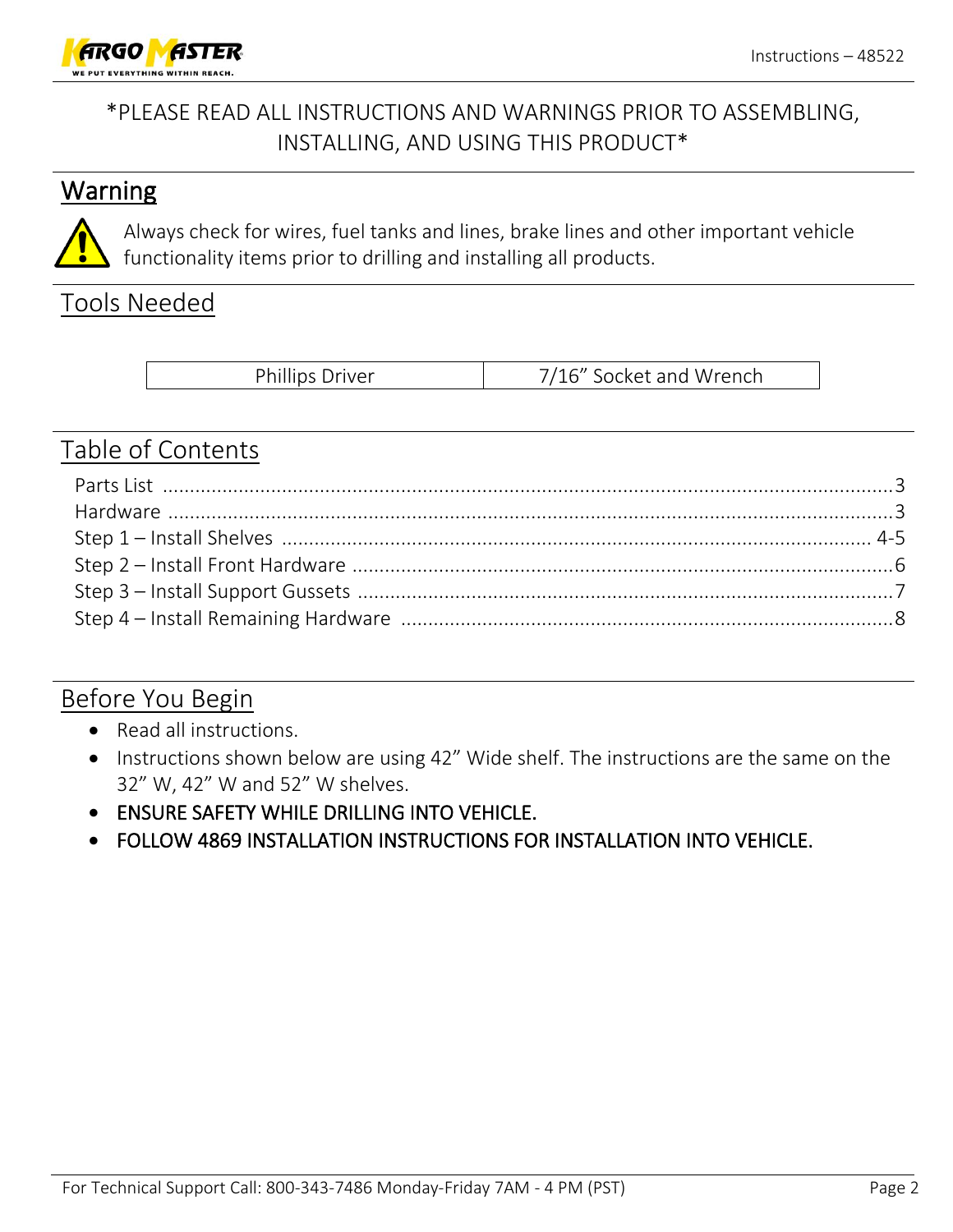

| Parts        |                                                                                                                                                                                                        |              |                    |                |
|--------------|--------------------------------------------------------------------------------------------------------------------------------------------------------------------------------------------------------|--------------|--------------------|----------------|
| ITEM<br>NO.  |                                                                                                                                                                                                        | PART NO.     | <b>DESCRIPTION</b> | QTY.           |
| $\mathsf{A}$ | $\qquad \qquad \blacksquare$<br>$\qquad \qquad \blacksquare$<br>$\qquad \qquad \blacksquare$<br>$\qquad \qquad \blacksquare$<br>$\qquad \qquad \blacksquare$<br>⊟<br>$\qquad \qquad \blacksquare$<br>⊟ | 48027-10-001 | 27"H SIDE          | $\mathbf{2}$   |
| $\sf B$      |                                                                                                                                                                                                        | 48052-10     | 52" SHELF ASM      | $\overline{2}$ |
| $\mathsf C$  | $\circ$<br>$\mathsf{o}$<br>$\circ$                                                                                                                                                                     | 48000-00-001 | <b>GUSSET</b>      | $\overline{2}$ |
|              |                                                                                                                                                                                                        | 4869         | <b>MOUNT KIT</b>   | $\mathbf{1}$   |
|              |                                                                                                                                                                                                        | 18-48022     | HARDWARE KIT       | $\mathbf{1}$   |

| Hardware   |                   |           |                                         |    |  |  |  |
|------------|-------------------|-----------|-----------------------------------------|----|--|--|--|
| <b>TEM</b> | HARDWARE TO SCALE | PART NO.  | <b>DESCRIPTION</b>                      | QT |  |  |  |
|            |                   | 90279A537 | $1/4$ "-20 X $1/2$ "<br><b>PAN HEAD</b> | ာ  |  |  |  |
| ⌒          |                   | 93298A110 | 1/4"-20 FLANGED<br>NYLOC NUT            |    |  |  |  |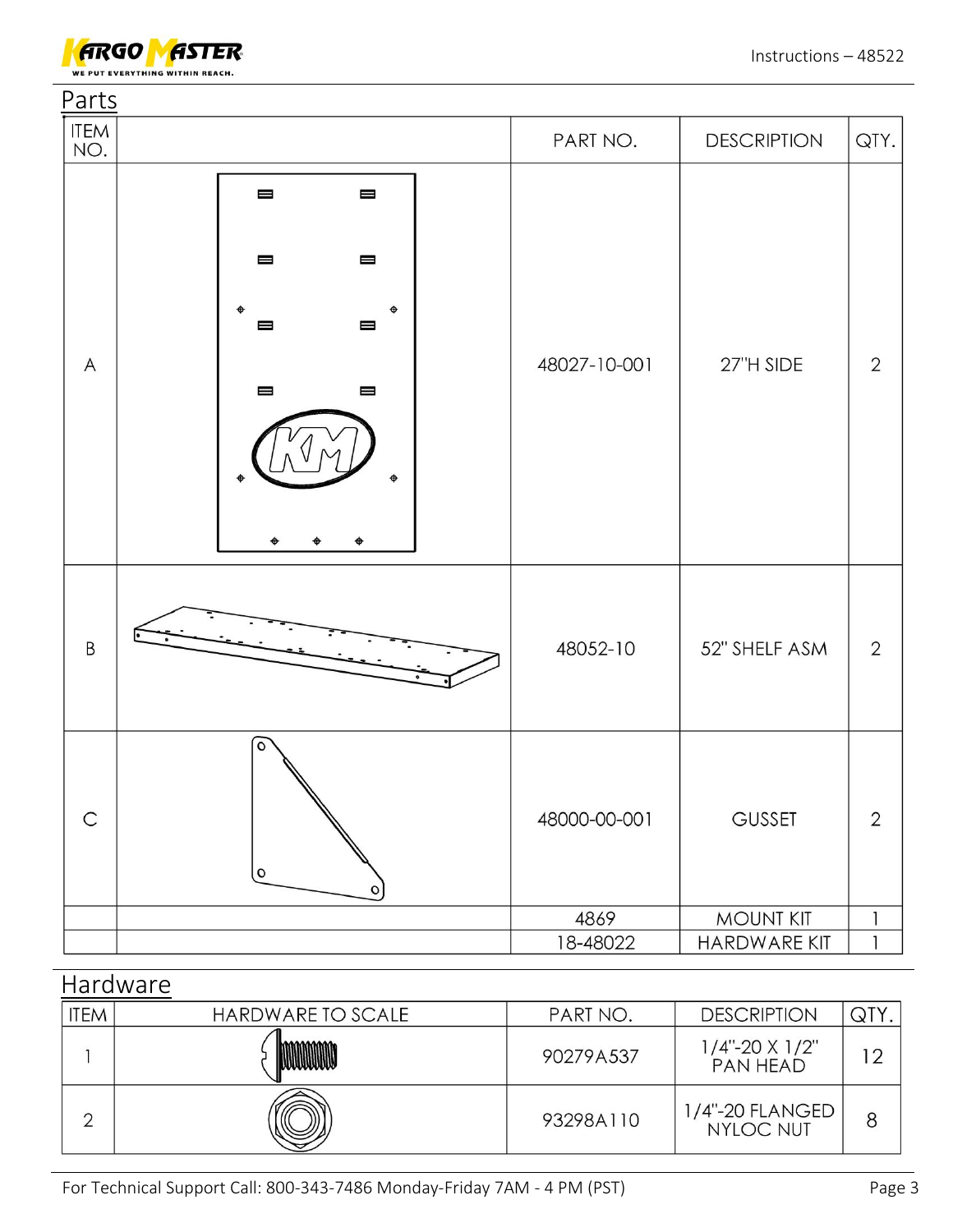## Step 1 – Install Shelves

- Determine shelf installation locations. Typically, the bottom shelf goes on the bottom lance in the side panel.
- The bottom location is typically used when installing the shelf on top of a wall slide.

- Shelves can be assembled with flanges pointing up to retain shelf contents, or flanges pointing down to allow the installation of drawer cabinets. Decide which option is best for each shelf before attaching to the side panels.
- The rear flange of the shelf has the slot, while the front of the shelf has the nut pressed into the front flange.

**FRONT** 

#### Picture below shows the shelf facing upwards.

SHELF UPWARD





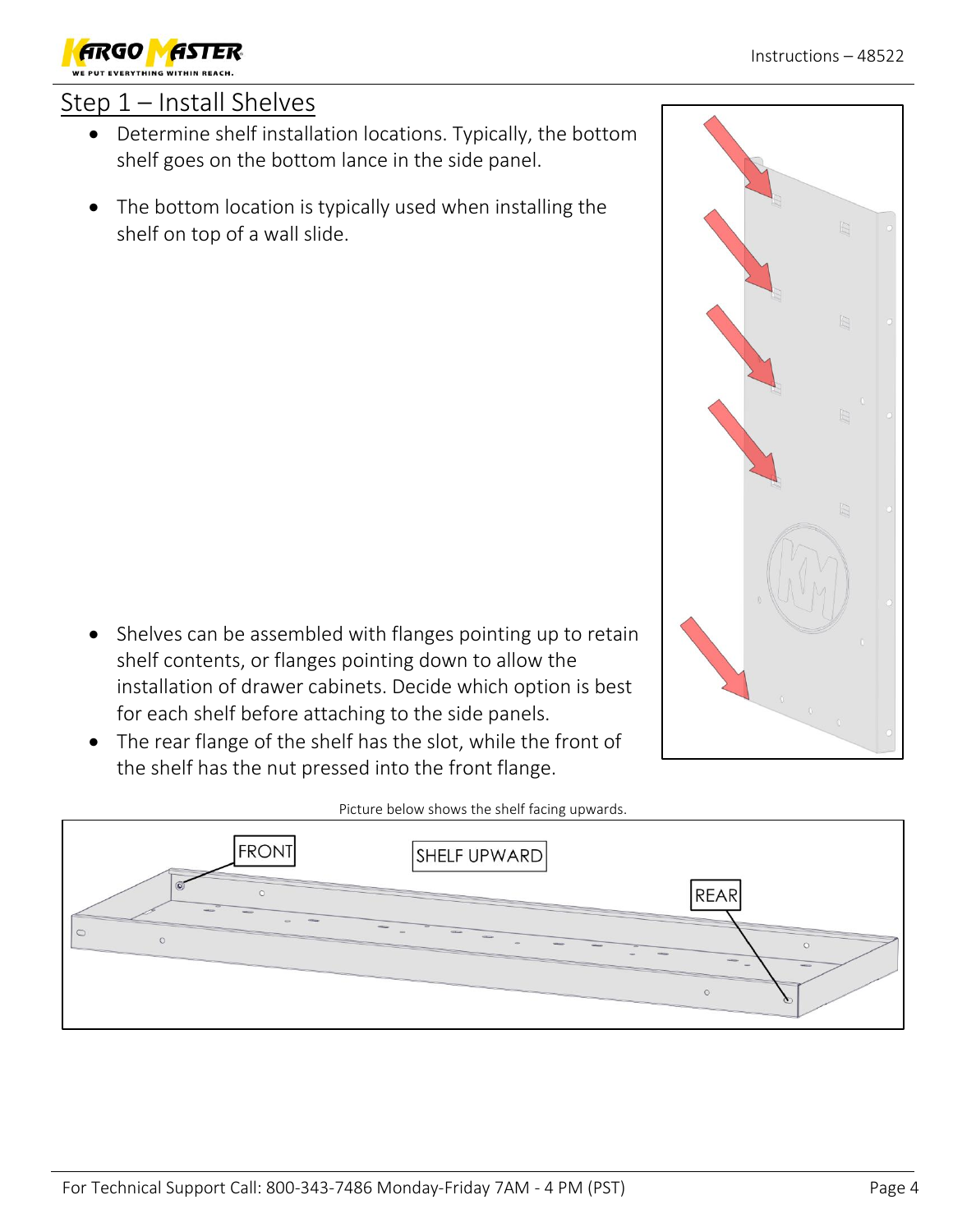

- Make sure the shelf is oriented properly (nuts in front) before attaching. Press the shelf down firmly so it is resting solidly and level on the lances in the shelf sides.
- Most common mounting locations are shown below.

Picture below shows the shelves in a downward position.

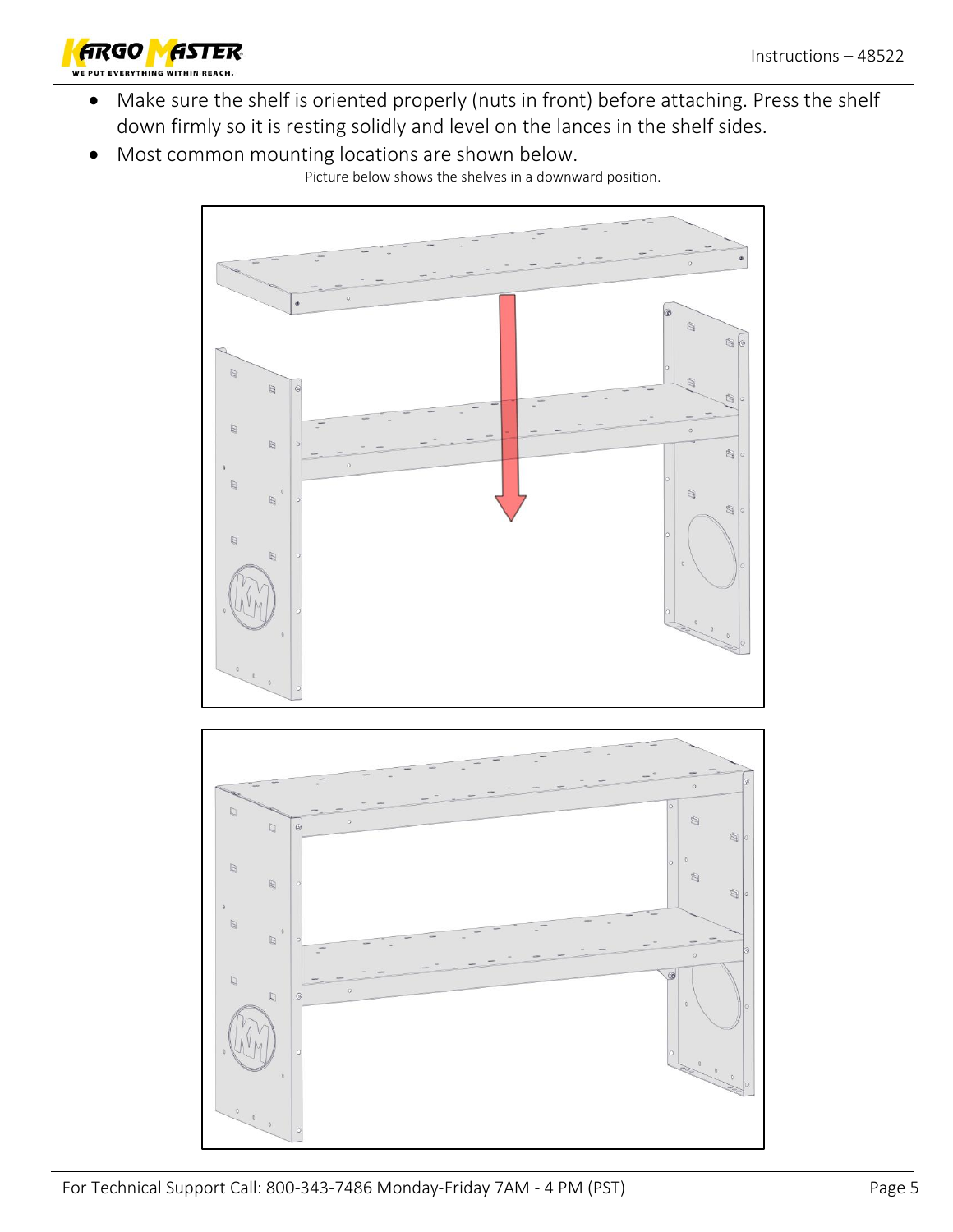

#### Step 2 – Install Front Hardware

- Attach the front side of both shelves using 1/4" x 1/2" pan head screws.
- Repeat on both sides.



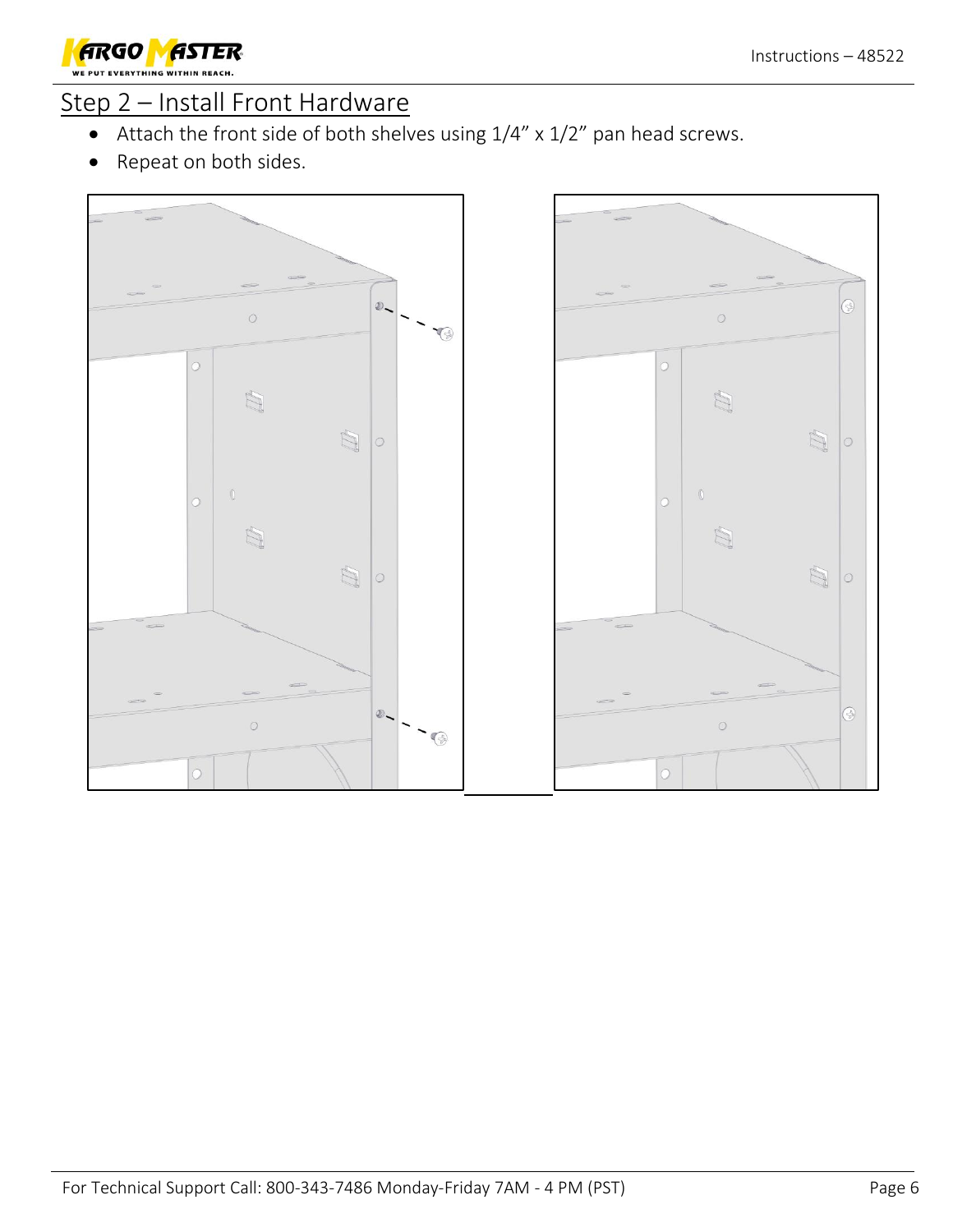

### Step 3 – Install Support Gussets

- If installing the bottom shelf on the bottom lance, use the support gussets. If no gusset is being installed, skip to the next step.
- At the rear of the shelf, slide the gusset between the side panel and the previously installed shelf so that the flange on the gusset is towards the inside of the shelf.
- Bolt the gusset, the shelf and the side panel together using  $1/4''$  x  $1/2''$  pan head screws and 1/4" flanged nyloc nuts.
- Repeat on both sides.



 $\overline{O}$ 

 $\mathbb{O}$ 

 $\odot$ 

\*Backside of shelf shown below\*